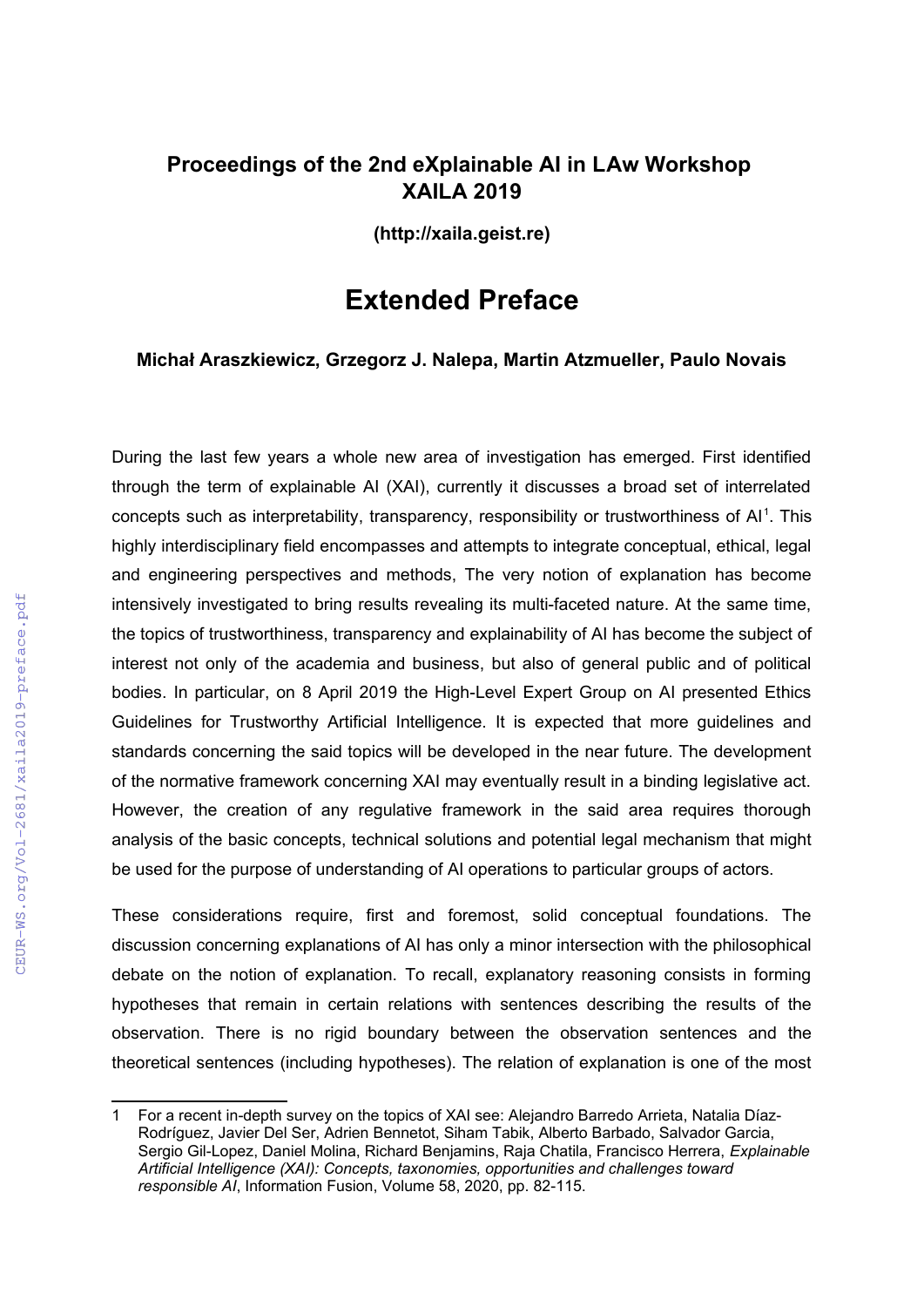controversial topics in the methodology of science. Generally speaking it is assumed that hypotheses should be falsifiable, that they should encompass causal relations and that they should fit into some coherent whole forming a scientific theory. However, unlike natural phenomena, intelligent systems are artifacts. Even if in many cases their structure is enormously complex, their general features are known, at least to their designers. Moreover, they are developed to perform certain tasks and are evaluated with regard to the level of this performance. Therefore, we do not actually have to discover how do they function on a general level.

The problem arises because numerous intelligent systems are based on the machine learning models that are not transparent. Transparency is a complex concept which encompasses the criteria of simulatability, decomposability and algorithmic transparency. Simulatability means that the operation of the system may be reproduced by a human. Decomposability is a possibility to characterize what particular elements are responsible for in the activity of the system. Finally, algorithmic transparency means that it is generally possible to clearly present how the systems' output is generated on the basis of the input. Obviously, many types of the learning models used in the different branches of industry do not satisfy any criterion of transparency to a satisfiable extent. This concerns not only the socalled deep models (mostly multi-layer neural networks) but also such models as Support Vector Machines or Random Forests. The operations of nontransparent systems may be attempted to be explained post hoc. Many XAI techniques have been developed to attain this goals, including the generators of textual explanations, visual explanations, explanations by example, feature relevance models or simplifications. The latter category, in fact, pertains to all types of nontransparent models explanators, while their main function is to describe the operation of the system through complexity reduction. We expect that the operations of the XAI model will be transparent, because otherwise we would enter into a regress of explanations.

Transparency is an important feature, because it directly contributes to model understandability. The latter concept, also referred to as intelligibility, is a gradual feature of a system which represents the possibility to grasp the function of the system by a human. However, it is important to keep in mind that what should be understood by a human is the explained model, and not its radically reduced representation.

Explainabiity may in turn be defined as a relative balance between understandability on the one hand and the accuracy of representation on the other hand. It should be thus emphasized that the notion of explainability is auditorium relative. Different auditoria will expect or require different levels of description accuracy and will also differ in their capacities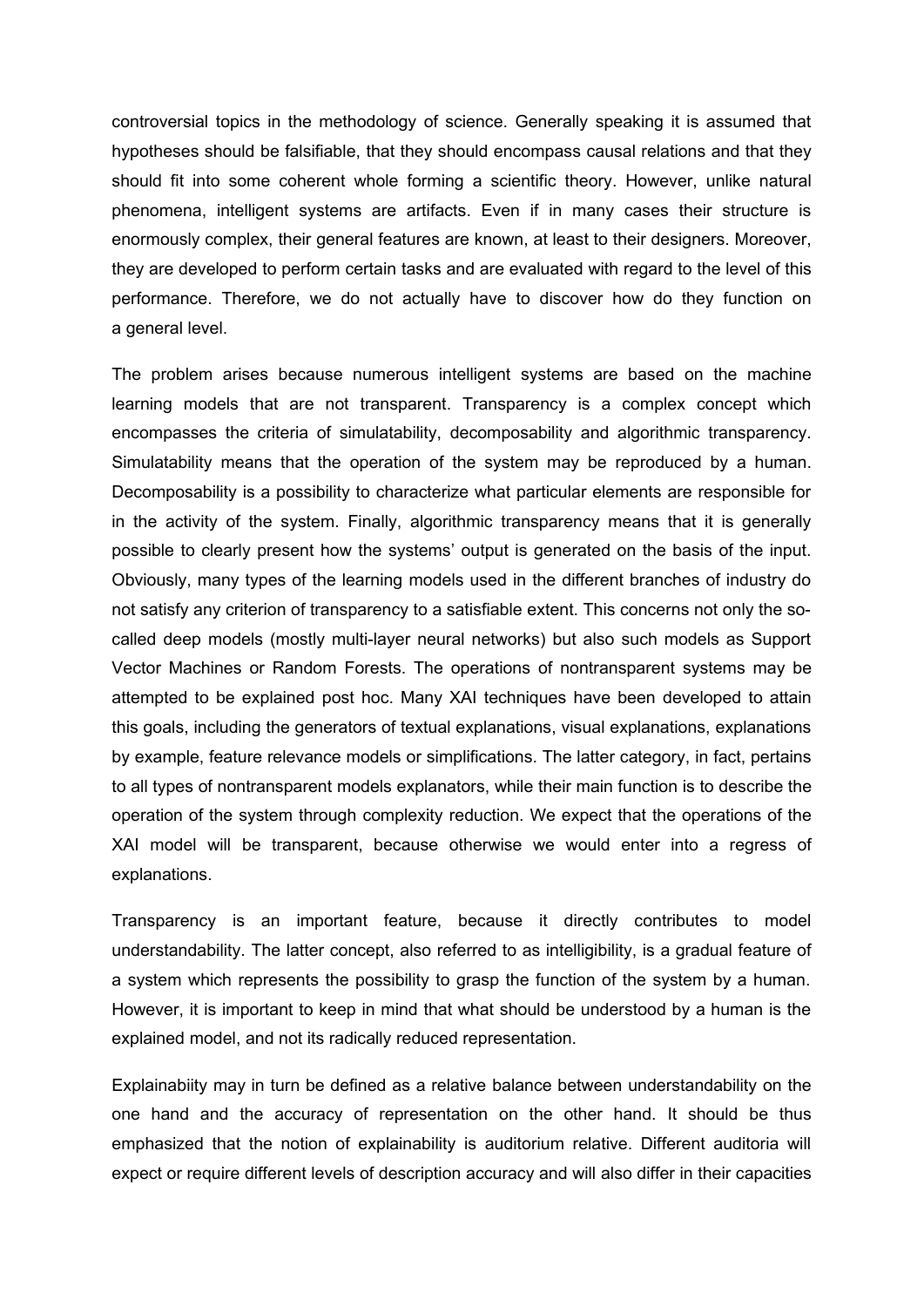to process the explanation on a given level of complexity.

For some auditoria and some types of tasks, symbolic explanations will be required. This pertains in particular to the area of automated decision making where human rights and obligations may be affected by a decision. This is a particularly challenging area, because it is expected that a decision is supported by an appropriate reasons rather than simply extracted from the existing data. Practical normative reasoning is interested in what should be done rather than in what decisions have been made so far, even though in many situations the earlier decisions may be treated as adequate reasons to act similarly in the current state of affairs. However, practical reasoning is open in the sense that the existing practices may be questioned on normative grounds, shifts of preferences may be argued for, and entirely new propositions may be subjected to debate. This open character of practical reasoning is also characteristic for its important sub-area, legal reasoning.

The question arises, then, how the novel issues of AI understandability, comprehensibility, transparency and last but not least explainability should be absorbed by a necessarily open (in the sense described above) legal discourse. These considerations are particularly important from the point of view of accountability of the potentially responsible legal entities involved in the design, development, evaluation, exploitation and use of the intelligent systems. Accountability has become the standard criterion of assessment of the behavior of data protection controllers in the GDPR regime, but its significance is broader. The question arises in particular what features of an intelligent system should be emphasized in the design and how the development process should be prepared and documented to enable the potentially liable entity to become exculpated? Should the foreseeability of harm be used in the context be used in connection with liability ascription to the operator of an intelligent systems? A natural candidate for the standard used in this context is risk-based approach required by the GDPR in connection with data protection. This methodology may be considered to become generalized approach in the field of AI-related liability, however, it may be criticized because it adds complexity to the process. Rather than application of clear rules and standards, it requires a concrete assessment of risks and there is more than one methodology for the performance of such analysis. These considerations may lead to the conclusion that civil liability related to the AI related systems will eventually be based on risk. However, regulatory approach characteristic for the European regulation emphasizes compliance with objective standards, and not liability based on harm. Therefore, the issues of accountability become relevant again in the context of administrative liability.

It is reasonable to assume that we will need numerous standards of accountability of intelligent systems, taking into considerations not only the differences between the used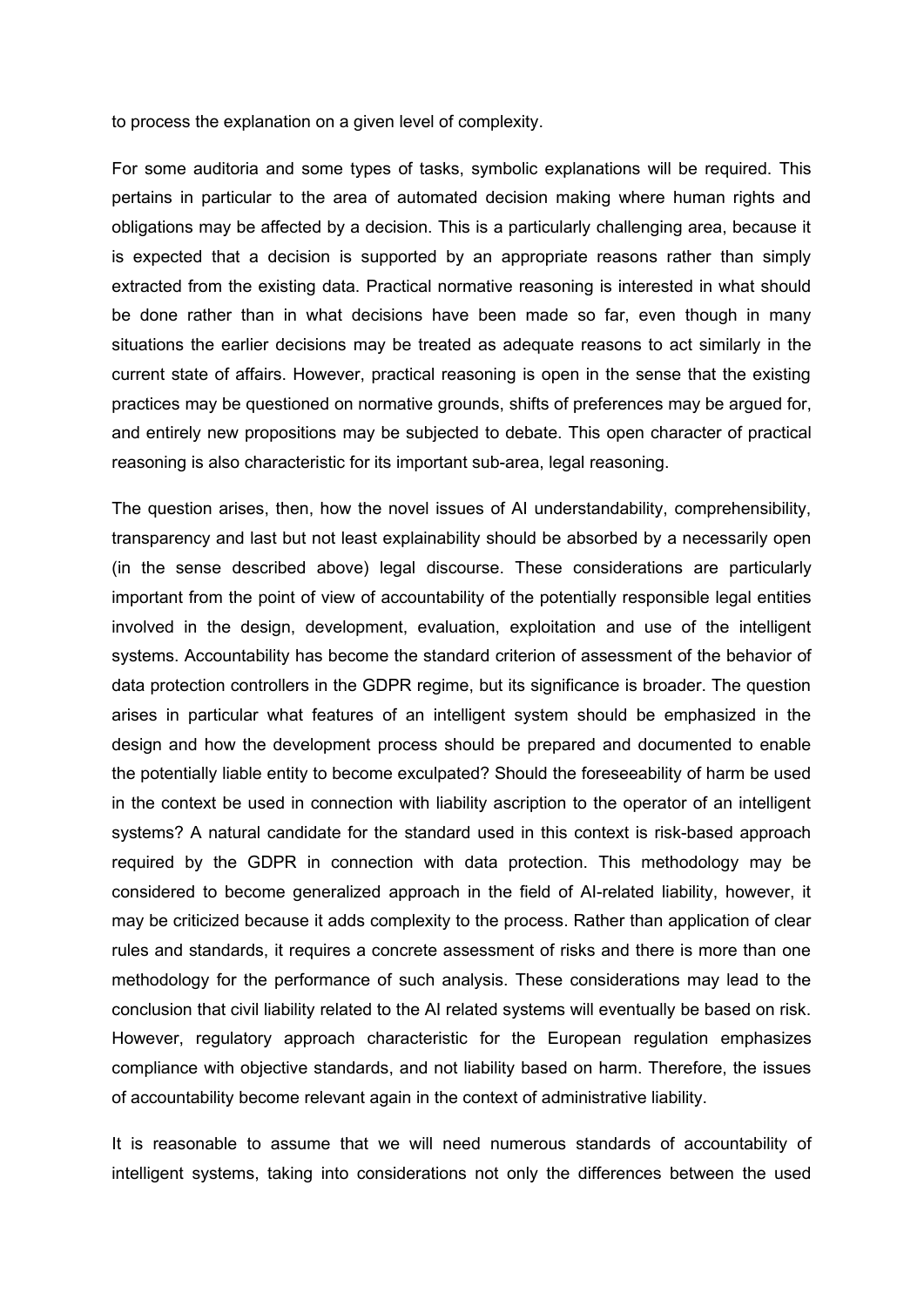technological solutions, but the specificities of particular areas of their use as well. The operation of energy industry, transport, medical diagnostics, online marketing and, last but certainly not least, automated prediction of practical decisions, including judicial ones. The development of such standards is a complex challenge, and currently it is the time to consider what factors, interests, values and principles should be taken into consideration in the preliminary stage of the process of their formation.

In this context, the XAILA (eXplainable AI and Law) workshop was proposed two years ago in 2018. We believed, that it was the intersection of Law and AI that made the perfect choice to discuss the questions of XAI and their broader social context. Together, the work of legal specialists and AI engineers lays foundations and provides a conceptual framework for ethical concepts and values in AI systems. Therefore, when discussing social consequences and considerations of transparent and explainable AI systems, we should focus on the legal conceptual framework. A significant part of AI and Law research during the last two decades was devoted to operationalization of legal thinking with values. These results may now be reconsidered in a broader context, concerning the development of XAI systems and with their social impact. As such we realized it was a very timely issue for the AI and Law community to discuss together<sup>[2](#page-3-0)</sup>. Therefore, our objective with XAILA has been to bring people from AI interested in XAI topics (possibly with broader background than just engineering) and create an ample space for discussion with people from the field of legal scholarship and/or legal practice.

The first edition of XAILA was organized at the JURIX 2018 conference in Groningen and was acclaimed as very successful both in terms of quality of papers and attendance. One year later, we held the second edition of the XAILA workshop on December 11 2019 at the 32nd International Conference on Legal Knowledge and Information Systems – JURIX 2019 (https://jurix2019.oeg-upm.net) in Madrid, Spain. The workshop was devoted to the discussion of the above mentioned and similar topics. The event attracted significant attendance (more than 30 participants) and 7 papers from which 5 papers were accepted in the comprehensive review process. Upon invitation from the organizers, María Jesús González-Espejo from the Instituto de Innovacion Legal kindly agreed to deliver an invited talk entitled *Drivers for Adopting Legal AI*. The remaining part of the volume presents revised versions of papers that were discussed during the workshop.

In their paper Francesco Sovrano, Fabio Vitali and Monica Palmirani discuss upon the difference between Explainable and Explaining, specifically on requirements and challenges

<span id="page-3-0"></span><sup>2</sup> For a recent, and possibly the first book on AI dedicated to legal professionals see: María Jesús González-Espejo, Juan Pavón (Eds.), *An Introductory Guide to Artificial Intelligence for Legal Professionals*, Wolters Kluwer, 2020.